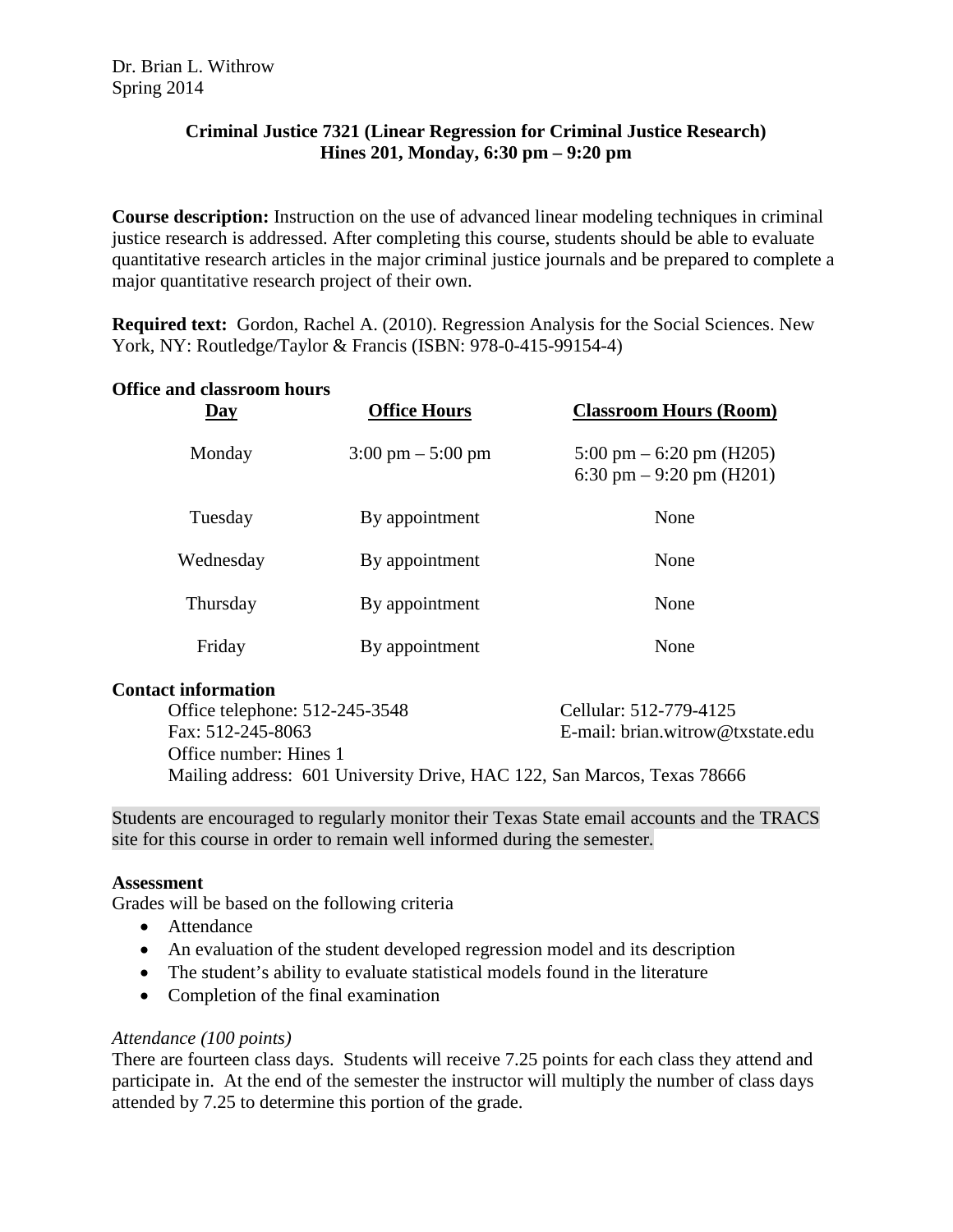# *Regression Model Assignment (100 points)*

At the beginning of the class the students will be introduced to SPSS, a software package that many social science scholars use when conducting quantitative research. In addition, the students will be provided with a small data set that they can used to practice using this software. After spring break the instructor will assign the students to develop a regression model using the data set provided. In addition, the students will be asked to report their statistical findings in a written report (to the instructor) and in class.

## *Evaluating the Work of Others Assignment (100 points)*

Students will be assigned to read an article from the empirical literature and write a brief critique on the author's use and interpretation of a regression model.

## *Final exam (200 points)*

Students will be given an option of two questions, similar to those that are traditionally developed for the doctoral comprehensive examination. Each student will respond to one of the questions. This will be a timed exam and likely administered online.

| <b>Points earned</b> | Letter grade |
|----------------------|--------------|
| 450-500              |              |
| 400-449              | B            |
| 350-399              | €            |
| 300-349              | ו ו          |
| Less than 300        | Ħ            |

## **Classroom conduct**

An important part of this class relies on peer collaboration. This means that each student's work will be shared and assessed during class. The purpose of this peer assessment is to improve the student's ability to understand and communicate the material. While important to the learning process, the peer assessment will not be used to determine semester grades. We are a community of learners and as such we have an obligation to be constructive in our criticisms of other people's work. Furthermore, criminal justice scholars often confront difficult and controversial social topics. Therefore, in no case will a student be allowed to belittle or confront another student at a personal level. Such behavior will be considered a violation of the Texas State University Honor Code.

# **Recording and electronic devices**

Students MAY NOT use electronic devices while in class. This includes, laptops, audio recorders, video recorders, cellular telephones, pagers and any other electronic devises. Under no circumstances will a student be allowed to electronically record (audio or video) any lecture or classroom activity. For security purposes students may bring electronic devises (e.g. cellular telephones and laptops) into the classroom, but they must be turned off or switched to an inaudible mode. Students who use electronic devices in class (e.g. texting) will be asked to leave and counted absent for that class period.